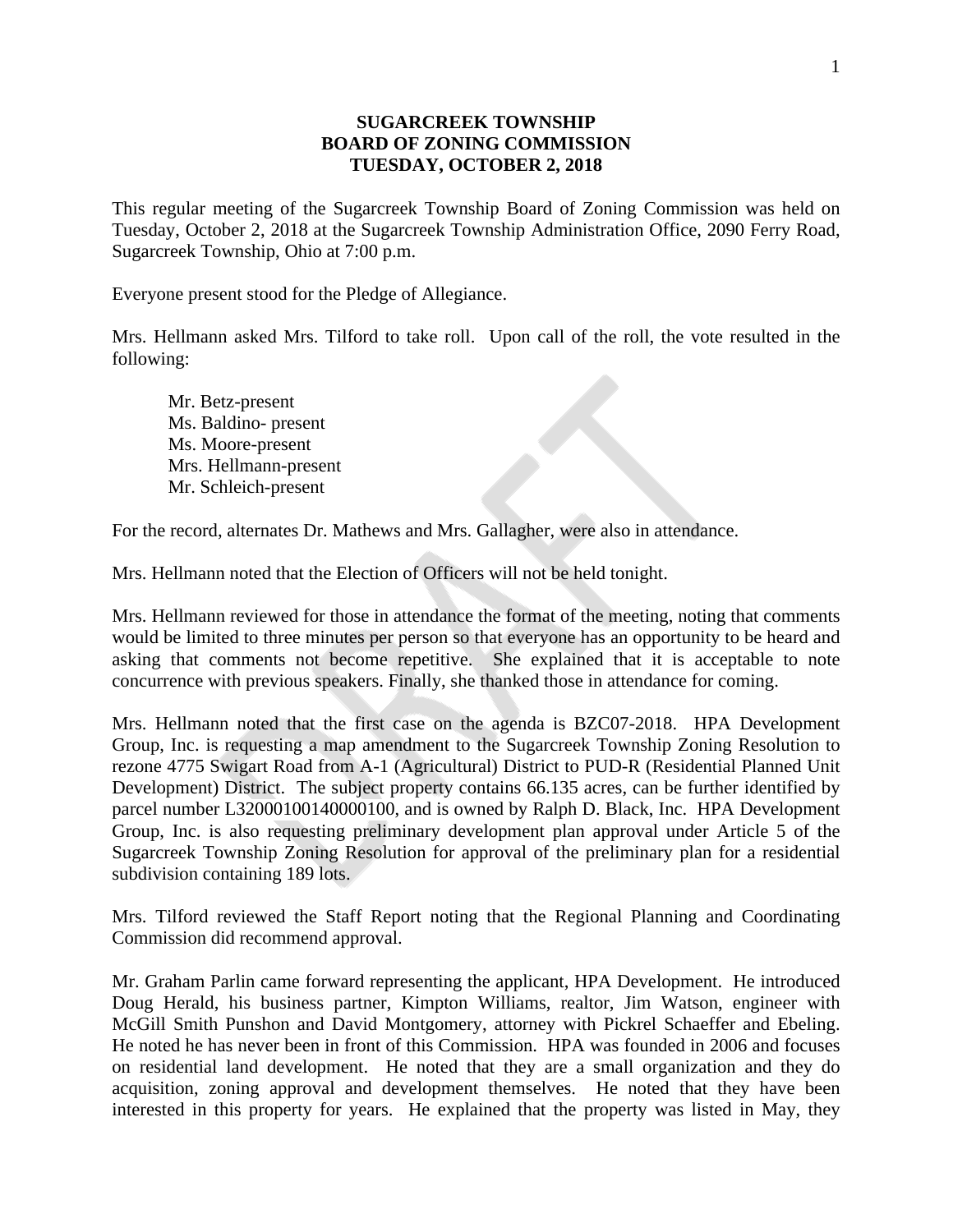submitted an offer and it was accepted. Since then they have been working with staff to put together a land plan. He noted they have been through four plan variations before settling on this one. Modifications have included moving access points around. He explained that the county advised them that what had been a thoroughfare plan recommendation to bring Darst through the property is no longer planned and adjusted their plan accordingly. He noted that they wish to make cutting through the neighborhood as onerous as possible. He stated that they began with one product type. He noted that working with staff that has evolved into two product types; 62 single-story patio homes and 127 typical one and two-story single-family homes are now proposed. He noted that they have relocated open space parcels to make them more centralized and more accessible, provided open space at the end of cul-de-sacs to make snow removal more efficient, extended buffer areas along Swigart and Darst with planned landscaping to screen homes from those roads with the hopes of mounding (dependent upon final grading). Green amenities are also proposed like the planned community garden. He noted that they have exceeded the targeted 25% open space requirement and identified the most sensitive natural resource areas on the property; the ravines and wooded areas on the west side of the property are intended to remain undisturbed with the exception of where retention needs to occur. He noted that one of the things through this process that they try to communicate is what their vision is for the property and it is difficult to put that on paper. He noted that they intend to have a development with two buyer types; the empty nester, young professionals and the family. He noted that the empty nester will be a huge part of their market; the patio homes will be truly maintenance free as owners won't cut grass, shovel snow, etc. For those people not wanting that yet, we will have the traditional lots with ranch products. He noted that they truly believe that landscaping drives everything in their world. He noted at the Final Development Plan stage this will be shown. Street trees, landscaping along Swigart and Darst, boulevard islands landscaped, irrigation at the entries, annual flowers, and limited lighting knowing the township's desire to comply with dark sky will be incorporated. He noted the open space areas will be mowed and maintained by the HOA with the exception of wooded areas; a tot lot and playground will be incorporated. This project will not be low end starter homes and he cautioned about being fooled by the lot sizes. He noted that they are paying a lot of money for the ground and that drives the prices of the homes; he also noted it is very expensive to develop in Greene County with all utilities required under the street. He noted that prices will start at \$325,000; high quality building materials will be used, vinyl siding will be prohibited, as will sheds and above ground pools. From a fencing perspective, one type of fence will be permitted in the neighborhood. In conclusion, he noted all the time and efforts put in working with township staff and he noted that their proposal is consistent with the township's land use plan. He also noted that they support and are agreeable to all conditions outlined by staff.

Mrs. Hellmann asked the board members if they had any questions at this point.

Mr. Schleich asked about Darst. He noted it is very dangerous now how the corner comes to an odd angle. The curve is very dangerous. He would like to see Darst go through the property as was planned a long time ago.

Mr. Parlin stated that the feedback received from the county agencies and township staff was that was not planned anymore.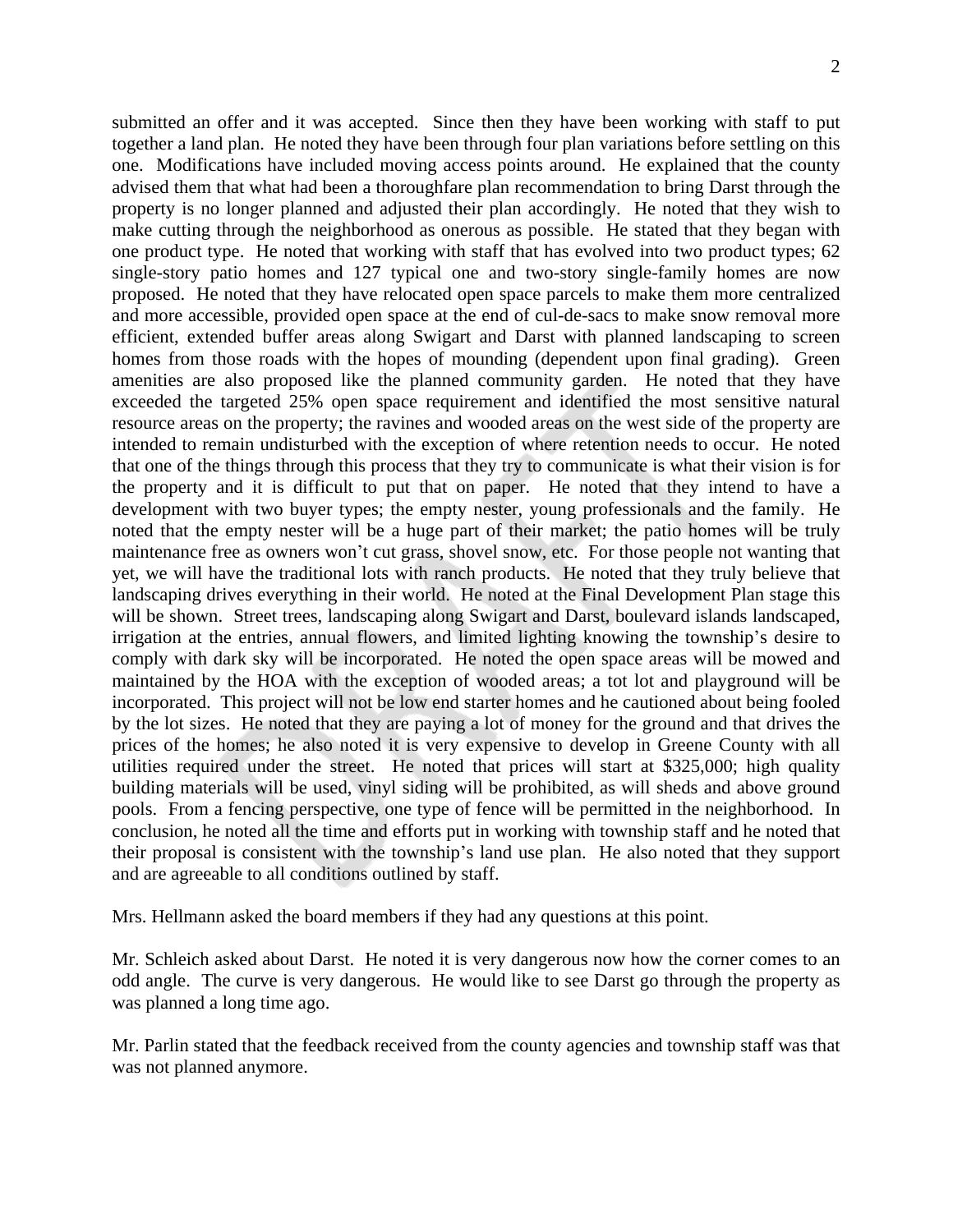Mrs. Tilford confirmed for the board that after meeting with Regional Planning and the Engineer's Office about that project, the consensus was that the project was no longer planned.

Mrs. Hellmann asked if there is anything that can be done to lessen the curve.

Mr. Tiffany stated the curve is primarily in the City of Beavercreek. There is an update proposed to the Thoroughfare Plan and that was probably something that was brought up during the update process. It is something that needs to be addressed north of the border.

Ms. Moore asked about the five basins in the development and if they would all have water features.

Mr. Parlin stated that without going into detailed engineering it is impossible to confirm. He noted their intent is to have them all have water features and serve as amenities.

Ms. Moore stated that their application alluded to attracting empty nesters and a lesser impact to the schools. She asked if the developer had an idea of what their impact on the schools would be.

Mr. Parlin indicated that they did not.

Ms. Moore stated a concern that sheds will not be permitted. She is worried that garages will be full of lawn tractors and the like forcing cars to the street. She asked what the width of the street would be.

Mr. Parlin stated 27' back of curb to back of curb.

Ms. Moore asked if there would be two HOAs.

Mr. Parlin indicated concurrence.

Mrs. Moore asked about irrigation.

Mr. Parlin stated it would be included at the centralized open spaces too.

Mr. Schleich asked if guest parking would be provided or if on-street parking would be prohibited.

Mr. Parlin indicated that they are not planning guest parking.

Mr. Watson came forward and stated that with a 27' wide street there is room for on street parking and traffic flow.

Discussion ensued on parking.

Mrs. Hellmann opened the floor to public comments. She asked for comments in favor. No one came forward.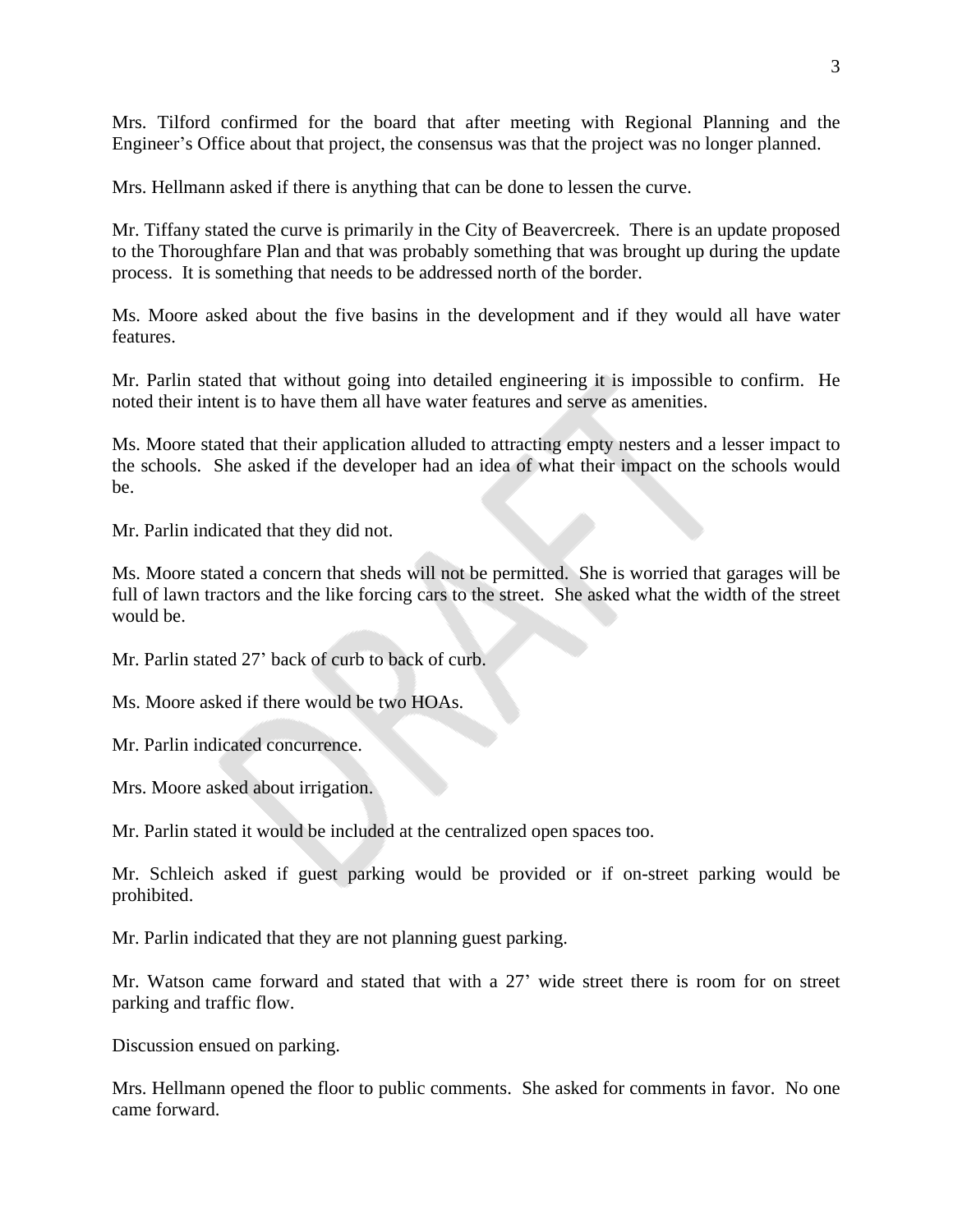She asked for comments in opposition.

Mr. Peter Land, 502 Land Drive, came forward. He noted that he developed the Land Subdivision. He noted that he attended the RPCC Meetings and has a handout for the board members to consider. He noted he has sent letters to the township and county. He stated that the people he has dealt with at the township and county have been courteous and provided information as requested. He noted that the open space is ravines and undevelopable land. He noted that the actual density here is 4.1 homes per acre. He showed a contour map and explained that the ravine that runs into Land Subdivision has already caused problems. He noted there is a 27" culvert under the road and a ravine that runs into the catch basin, the water runs into a neighbor's property.

Mrs. Hellman noted he was about out of time.

Mr. Land requested more time. He noted he is concerned with the wells.

Mrs. Hellmann asked for a summary of his points.

Mr. Land stated that this is too much, it robs the aquifer of water, they are building catch basins that will run off onto us, and traffic backs up on Feedwire already and this will make it worse.

Mr. Robert Moore came forward. He noted that he lives in the Wagner Hill subdivision. He stated at two to two-and-a-half cars per household you are talking about adding 100-200 additional cars in the morning onto Darst and Swigart. He wants to know what road improvements are being done and who is paying for them. If none are proposed, the development should not be approved. He asked if there has been a sophisticated hydrology study done. He noted Wagner Hill has a five acre pond, it is an amenity. If flow is reduced of water quality is impacted they will end up with a hole. He wants to know what the impact will be to the Sweet Arrow Reserve. The township will need to build a bigger parking lot. He questioned the sizes of the homes proposed. He stated this will impact the entire community. He stated we have police and fire department issues. He noted his school district taxes will be impacted. He stated if he is going to have to pay more that's not okay. He noted this should be a wash. Whatever impact this development will have should be paid for by the developer.

Mr. Leonard Rak, 3405 Stutsman Road, came forward. He noted that he moved from Beavercreek to Sugarcreek Township. He owns two six acre parcels. His taxes have gone from \$2800 a year in 2005 to \$7200 a year today. He stated that the proposed development isn't supposed to have an undue burden on police, fire and other services. He noted he does not want his taxes going up.

Mr. Ken Shelton, 420 Darst Road, came forward. He noted the curve is his. He noted that he bought in 1987. He stated his kids played on Darst Road. He stated when he built Walnut Grove was not there. He got a storm pipe and curbs and gutters running into his property. He noted his basement flooded after Walnut Grove came in and Beavercreek would not do anything for him. He complained about a sink hole on Sunbeam, noting he called Beavercreek two months ago. He noted he wasn't going to speak until last weekend; he explained on Saturday pulling out of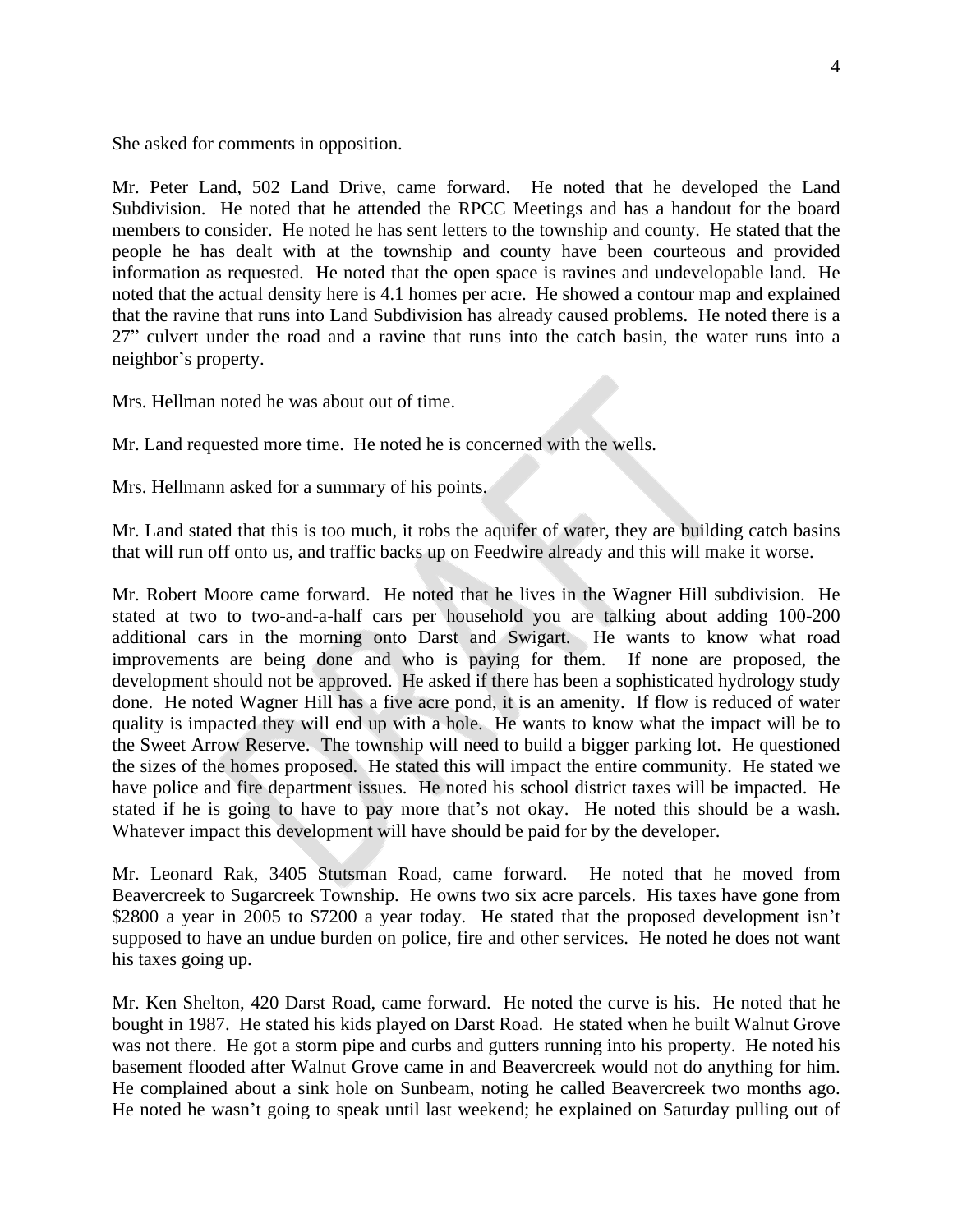his driveway there was a big road rage issue. He stated a traffic study is necessary. He went to the Engineer's Office and they know nothing about this.

Mrs. Hellmann summed up he's concerned about drainage, the curve and traffic.

He stated that was correct.

Ms. Cathy Hochadel came forward noting she was from the dreaded Beavercreek location. She stated she moved into her house on Sunbeam in 2004. Her son rode his bicycle, they would sled ride but less than fifteen years later it is terrible. Everyone comes from Darst or off of Wagner and uses Sunbeam as a cut through. She stated hers will be the first street impacted by this subdivision. When those cars turn left and head up Sunbeam they are headed for Grand Vista. The residents on Grand Vista are inundated with cars driving too fast.

Mrs. Hellmann asked that Ms. Hochadel address the board.

Ms. Hochadel stated that the board could hear her just fine. She stated there are lots of cars going through her subdivision that don't belong there. She asked what the Board is going to do to keep her street from becoming Sugarcreek Township's shortcut.

Mrs. Hellmann noted that there will be a traffic impact study. The board understands that there are concerns about traffic. She reminded the audience that this is a development proposed in Sugarcreek Township and we cannot fix issues that are the responsibility of Beavercreek to fix.

Bob Long, 4286 Sunbeam, came forward. He stated he appreciates everyone else's comments with respect to traffic. He noted they have wells on Sunbeam. The aquifer question is significant to him. The aquifer has no relevancy to the jurisdictional boundary line.

Mrs. Hellmann noted that this plan is being reviewed by all Greene County agencies.

Mrs. Tilford noted that she has not had the opportunity to speak with Mr. Long so she was not aware of his well concern but she has had the opportunity to speak on a number of occasions with Mr. Land about his concern with respect to his well. She noted that she reached out to Mark Isaacson with the Greene County Combined Health District to talk about Mr. Land's concerns. Mr. Isaacson explained that the Black farm is the most visible ground water recharge property in the area, but it is not the only ground water recharge property in the area. He also pointed out that the development is proposed with 30% open space, but outside of that area, it will not all be impervious; infiltration will still occur. Mr. Isaacson is not a geologist, but he could not make a determination that this project would result in well issues.

Mr. Long noted that communication between jurisdictions would be helpful. He heard Mrs. Hellmann's comment that this is Sugarcreek not Beavercreek but this impacts everyone.

Mrs. Lisa Heil, 510 Wayside Drive, came forward. She noted she lives in Sugarcreek Township. She stated that she has lived there almost 40 years. She stated traffic is so bad that during rush hour, they have issues getting out of their driveway. She also has a well and is concerned about that.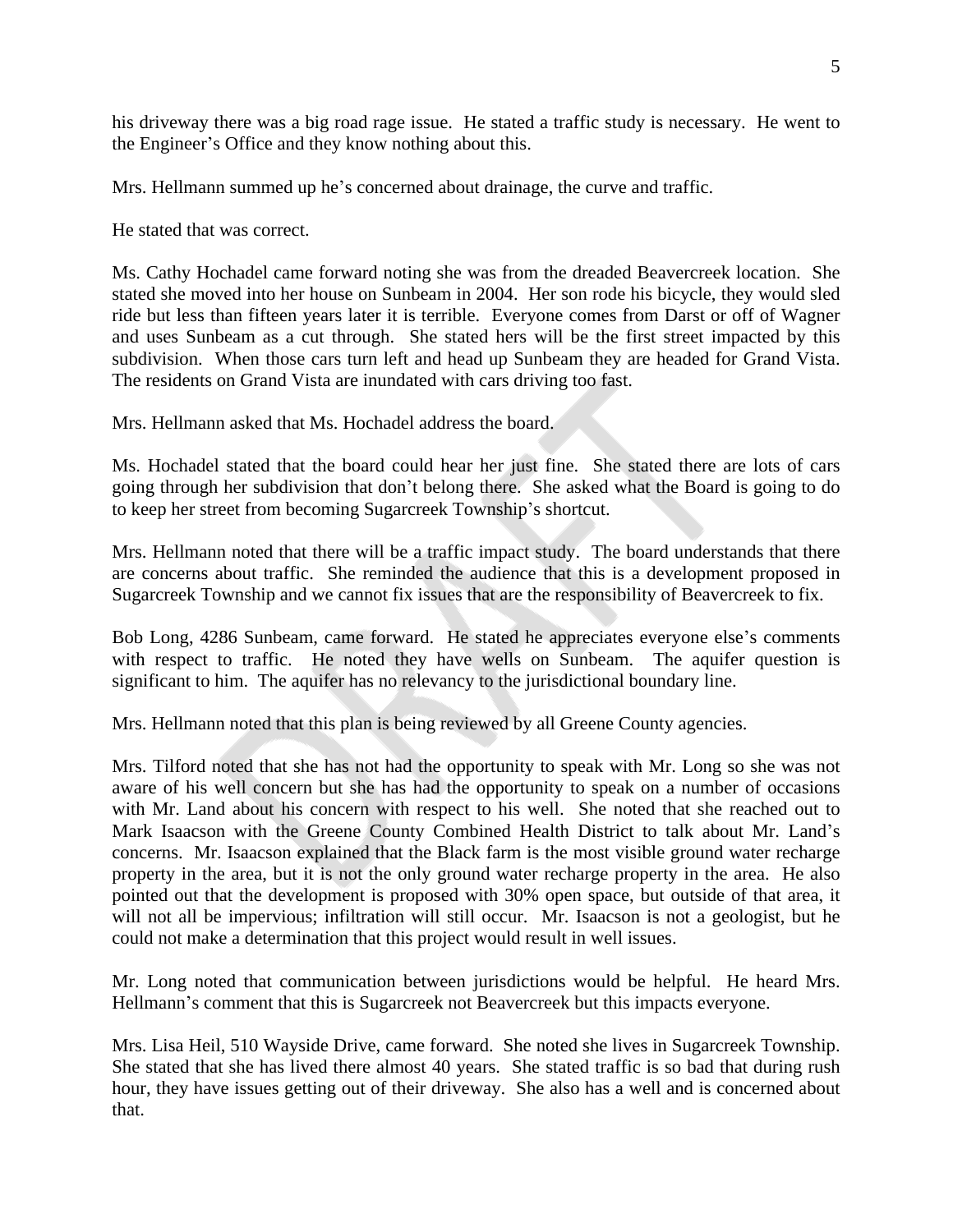Mr. Rick Gremling, 205 Darst Road, came forward. He noted he is one of those Beavercreek guys. He's lived there for thirty years. He calls it Darst Speedway. It is a parade of dump trucks and cement mixers. It will just be one long string of those. He asked if this is approved can it be brought in front of the entire Greene County for a vote.

Mrs. Tilford explained that state law dictates that it can't. There is a provision for a referendum of a local zoning change but only by Sugarcreek Township constituents.

Mr. Gremling asked if this approved how long until they are under construction.

Mr. Tiffany stated late spring of 2019.

Mr. Jonathan Winkler, 4501 Wagner Road, came forward. He stated that the township has been under immense development pressure and noted that success has been had with respect to the Land Use Plan. He noted concern with adding another 189 homes. He urged a no vote. He stated traffic on Swigart and Wagner are a concern. There are 43 acres in Beavercreek slated for 118 homes if and when development occurs there. In order to do that the City would require Swigart be realigned. If it matters there it should matter here. Traffic on Wagner is concern too. The county planning team determined it was not a concern but it is. Wagner is a backway to the Greene. Archaeological studies have shown a mound and Native American remains in the area. He has spoken with staff and is assured that the developer is aware of this non-trivial risk and is satisfied it is being taken seriously.

Mr. Peter Certo, 625 Darst agrees with all the comments thus far. He is probably the most impacted by this. He would like to know more about HPA and their resume. He is concerned about wells. He is concerned Sugarcreek has known about this since May but we got our notices two weeks ago. He asked why Sugarcreek needs to go from farmland to this extreme housing. To find another 189 lots you have to cover 2200 acres. He noted this is excessive and extreme. He stated this is going to support low level housing. The prices are unrealistic.

Mrs. Eileen Pape of Little Sugarcreek Road came forward. She stated she is a four generation Sugarcreek Township family. She stated her creeks dried up when the property adjacent to her was developed. She stated Feedwire is a zoo.

Mr. Teresa Kinney, 4985 Swigart Road, came forward. She questioned the extent of road widening on Swigart. She stated she sits for seven to ten minutes every morning in her driveway trying to get out. She stated Sugarcreek is not following through with what residents want. Residents want open space and land. She stated this is not the way it is supposed to be.

Mr. Tom Nicholson, 585 Carpenter Road, came forward. He stated he has looked at the Long Range Land Use Plan. He asked where the line gets drawn.

Mrs. Tilford noted as background when we went into the 2013 Long Range Land Use Plan update, we had two major annexations that had happened, Cornerstone and Madison's Grant. The goal of the plan was to provide flexibility to allow parcels adjacent to cities to develop thereby removing the development pressure with respect to additional vacant lands not adjacent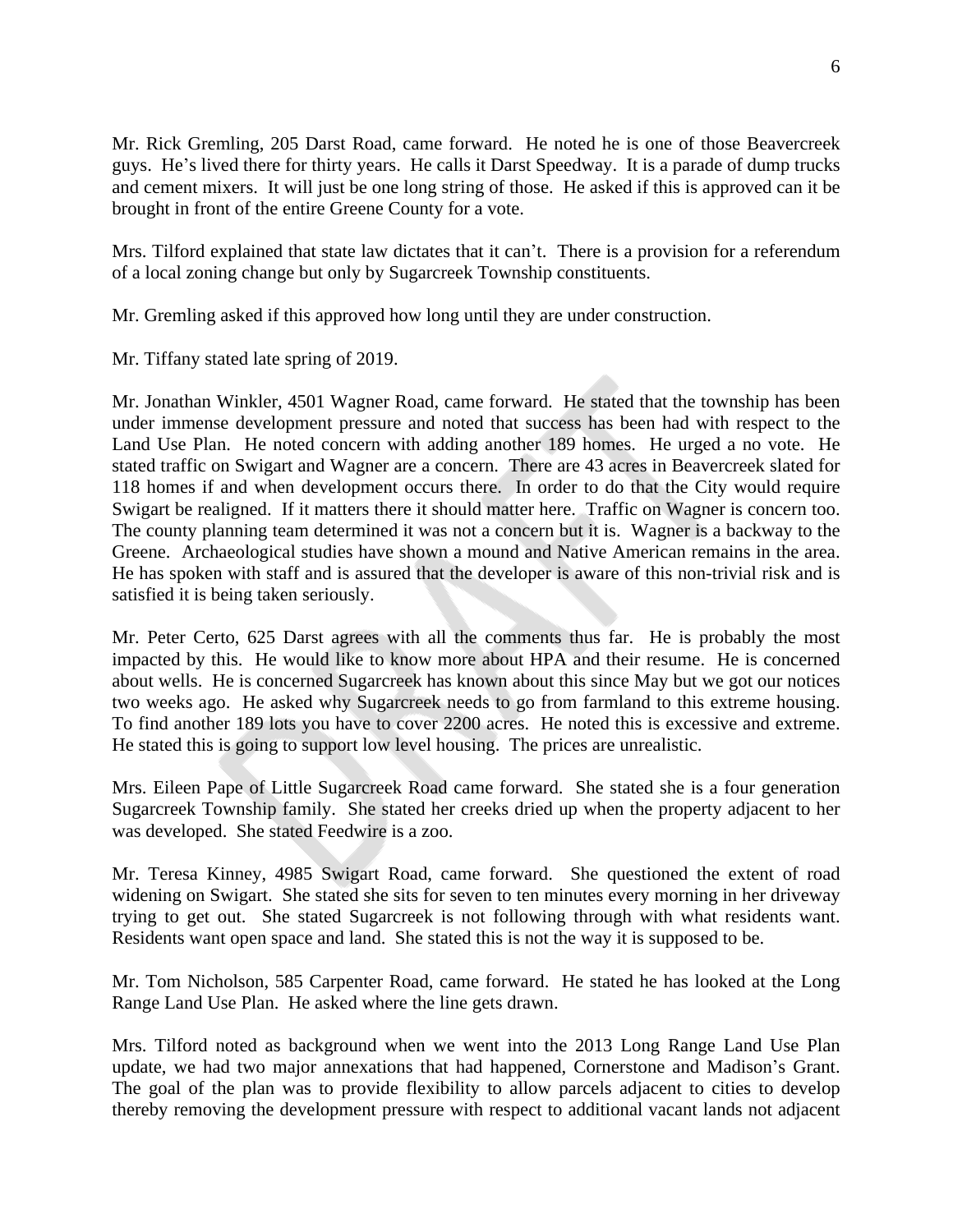to cities. Every single development that we have approved in the last five years has been subject to annexation pressure. This one has too. Beavercreek has contacted the property owner about annexing into the City of Beavercreek. She explained that the township feels strongly that the development we will see by keeping the parcel in Sugarcreek Township will be more reflective of the things that our residents value like preserving existing wooded areas, providing open space buffers to the roadway, etc.

Mr. Tiffany added that if it were to be annexed it would still be in Bellbrook Sugarcreek Local Schools and we would see more students and higher density.

Mr. Nicholson asked about the scope of the study and noted Carpenter Road has not been talked about but impact on it should also be considered.

Mrs. Tilford stated the Greene County Engineer's Office will scope that traffic impact study.

Mr. Nicholson asked about the impact on the schools.

Mr. Tiffany noted that as far as his concern about Carpenter Road, the township will request a separate study on that road.

Mr. Doug Cozad, Superintendent of the Bellbrook Sugarcreek Local School District, came forward. He noted that an enrollment study was completed in February and it called for 250 additional students over the next ten years. Obviously, this is not a part of that that. Over the past ten years we have been at 26-27 new students. He noted we are up a little this year. He noted that is 250 total students. That study was done by the School Facilities Commission; it is a state study.

Mrs. Mary Lou Shafer, 4242 Seema Drive, came forward. She stated she loves that her taxes keep going up and thanked the Board for that. She asked if we are retaining the rural character of the community, a goal of the Long Range Land Use Plan. She has a concern about traffic. She talked about how the Long Range Land Use Plan values public input. She noted that she has not heard any comments in favor of the development.

Mrs. Virgilia Lemming, 4053 Sunbeam, came forward. She noted her land backs up to Sugarcreek Township. She is concerned about water and flooding. Water has come up her basement floor and she mentioned concern with the sinkhole on Sunbeam. She asked if inground pools would be permitted because they would impact the water too.

Mr. Joey Hochadel, 4201 Sunbeam, came forward. He stated he laughed when he read an open spaces area when he walked in. He noted he grew up loving nature. There is lots of wildlife in the area. What makes it so diverse is the open area this farmland provides. He noted on the farm there is a part of forest connected to other forest. They are going to cut it down massively. All of the animals he grew up loving and what makes people want to live in the area, these bits of wildlife, are gone. He stated the open space is laughable. He stated you would be wreaking havoc on the biodiversity of Sweet Arrow with this plan.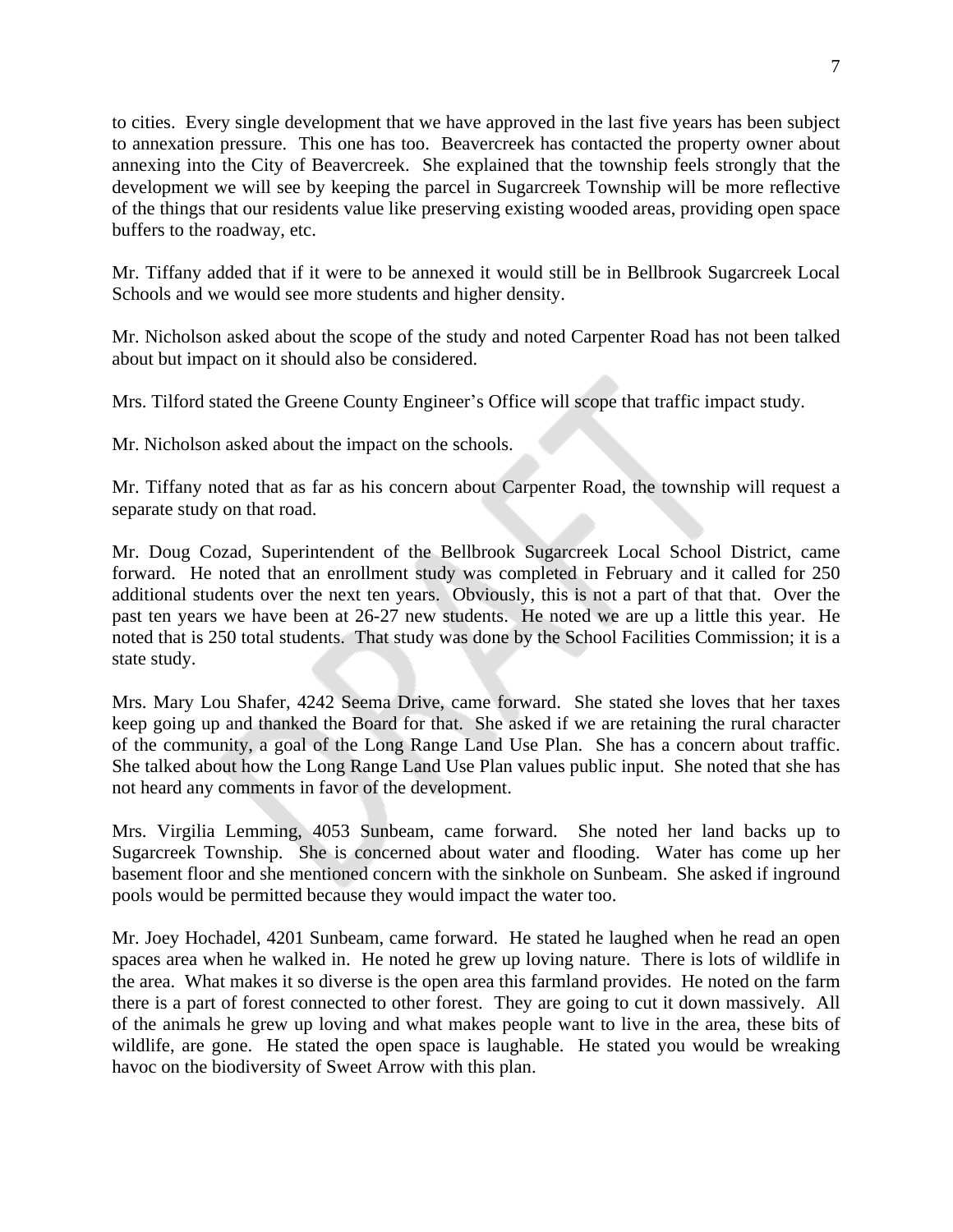Mr. Kevin Weaver, 1032 Little Sugarcreek Road, came forward. He stated the density is higher here than the two developments proposed on Little Sugarcreek Road. He stated he is getting tired of development to stave off annexation. He encouraged compromise on both sides.

Mr. Byron Mc Crabb, 373 Darst Road, came forward. He stated if and when this property is developed, and it will probably have to be, the bend in Darst Road has to come out. There is no way the development should occur without the road coming straight through. He is also concerned about runoff.

Mrs. Elizabeth White, 2150 Stewart Road, came forward. She thanked the members of the Board for their service. She questioned Dr. Cozad's numbers and the impact the proposed development will have on the schools. She also discussed the impact the development will have on taxes overall. She stated this should be 2.5 acre lots, not this urban sprawl proposed.

Mrs. Lucille Pleshek, 438 Silverdale Terrace, came forward. She noted a concern about traffic on Sunbeam.

Mrs. Andy from Grand Vista came forward. She noted that everyone is passionate and saying all the same things. She noted she loves trees and animals. She asked how much development is enough.

Mrs. Kathryne Druffner, 3751 Glory Drive, came forward. She noted a concern about traffic on Carpenter. She also noted a concern about neighborhoods becoming cut-throughs.

Mrs. Betty Frederick, 4081 Sunbeam, came forward. She noted concerns that her evenings on her back porch will be impacted. She is more concerned about the people that abut the bare spot; she abuts the woods.

Mr. Patrick Sullivan, 4149 Wagner Road, noted concern about Swigart's intersection with Wagner Road. He stated the front of his property is all brush; on that hill every winter two or three cars are pulled out because it's curvy. Other drivers go too fast. His driveway comes into Wagner at an acute angle; more cars on the road will make it almost impossible for him to get out. He also has concerns the construction period and debris and noise, etc.

Louis Ballister, of the Wagner Hill subdivision, came forward. He noted that he agrees will all the concerns of his compatriots. He stated he appreciates the developer's plans. Visions are great but the devil is in the details. He noted he received a flyer last weekend about the development. He noted a concern about density. He wants to know what the motivation is for this high density.

There being no other speakers to speak in opposition, Mrs. Hellmann asked for neutral comments.

Mr. Doug Whitehead, 4258 Wagner and 4252 Wagner Hill Drive, came forward. He noted he has lived here for 30+ years. He endorses the concern about annexation. It can't be stopped but we have to try to mitigate it the best we can. He noted he does not trust Centerville, Beavercreek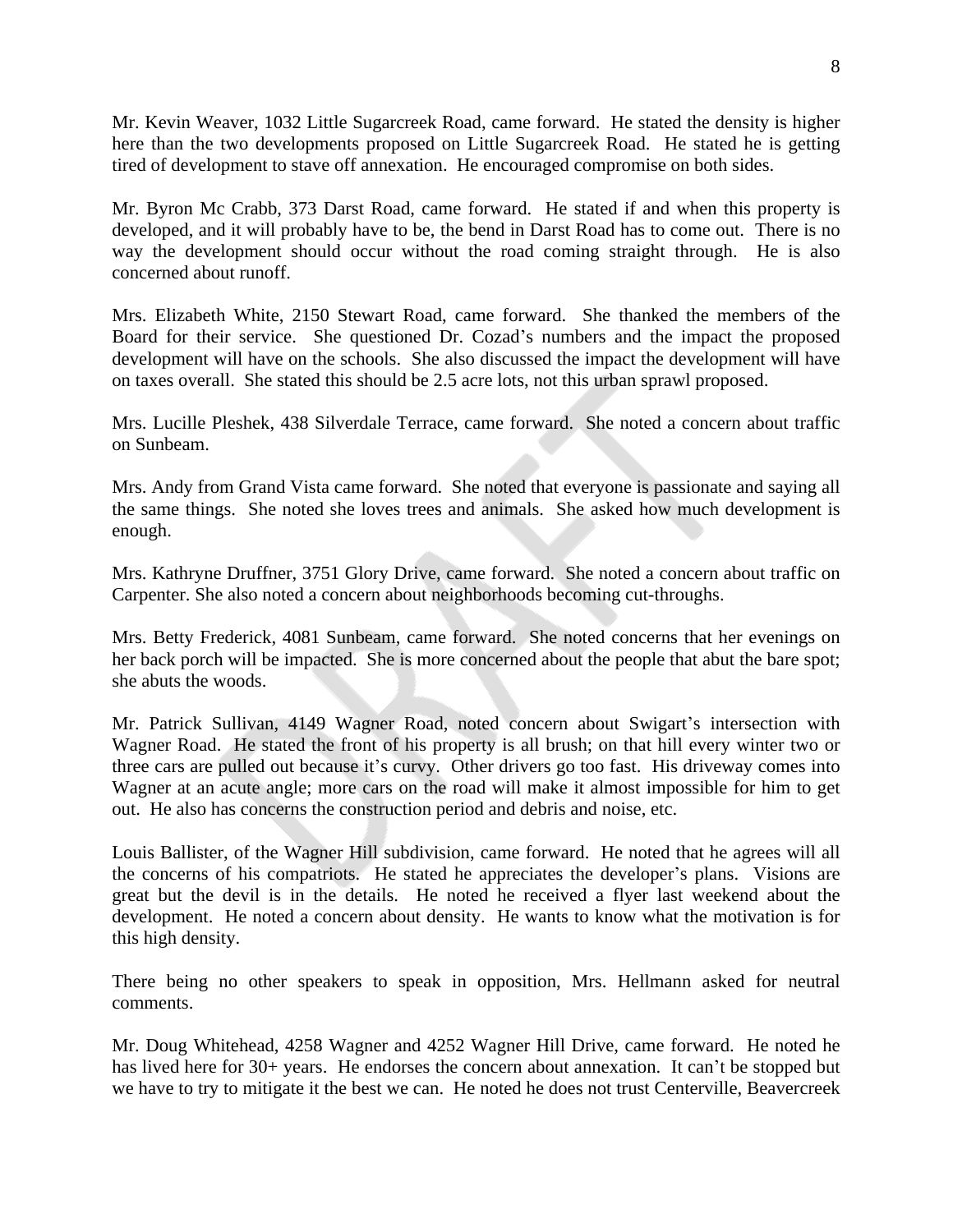or Kettering. Under State law cities have the upper hand. He says amen to what the Board is saying about annexation. Either we allow this on our terms or we will be annexed.

Mrs. Hellmann closed the public portion of the meeting.

Mrs. Hellmann noted they heard a lot of concerns about runoff and wells and hydrology. She asked the developer to address this.

Mr. Jim Watson came forward. He noted that HPA has a geotechnical engineer on board and the wells issue can and most likely will be looked at by them. He noted at Greene County Planning folks stated that they had problems with their wells now. From a logical point of view when I have five bodies of water that will hold water full time, that is a better opportunity to recharge the ground water than to simply allow it to runoff. He noted his expertise is stormwater management.

Mrs. Hellmann stated someone stated something about tile and farm tile.

Mr. Watson stated it is common and there is no chance that farm tile will be saved. It will cease to function. All the runoff from the street ends up in one of the five basins. Rear yards won't all get into the ponds.

Mrs. Hellmann asked about inground pools and how that will impact runoff.

Mr. Watson stated they will have no impact whatsoever.

Mrs. Hellmann moved on to traffic and the ninety degree turn on Darst. She asked if there was anything that could be done to address that.

HPA indicated that they would be happy to discuss the issue with Greene County.

Mrs. Hellmann asked if Sugarcreek can work with Beavercreek on this.

Mr. Tiffany indicated yes we can do that in conjunction with the Greene County Engineer's Office.

Mr. Schleich stated that the curve needs to go all the way through and asked if a condition could be added.

Mr. Tiffany indicated that he didn't know about that and asked Mr. Schleich where he would propose it to go.

Mr. Schleich explained he would suggest a five point round about.

Mr. Betz stated it is hard to not be concerned about traffic. He noted listening to what he has heard he has a difficult time saying that this development will not negatively impact what is going on at Darst. He noted we need to figure out how to lessen impact.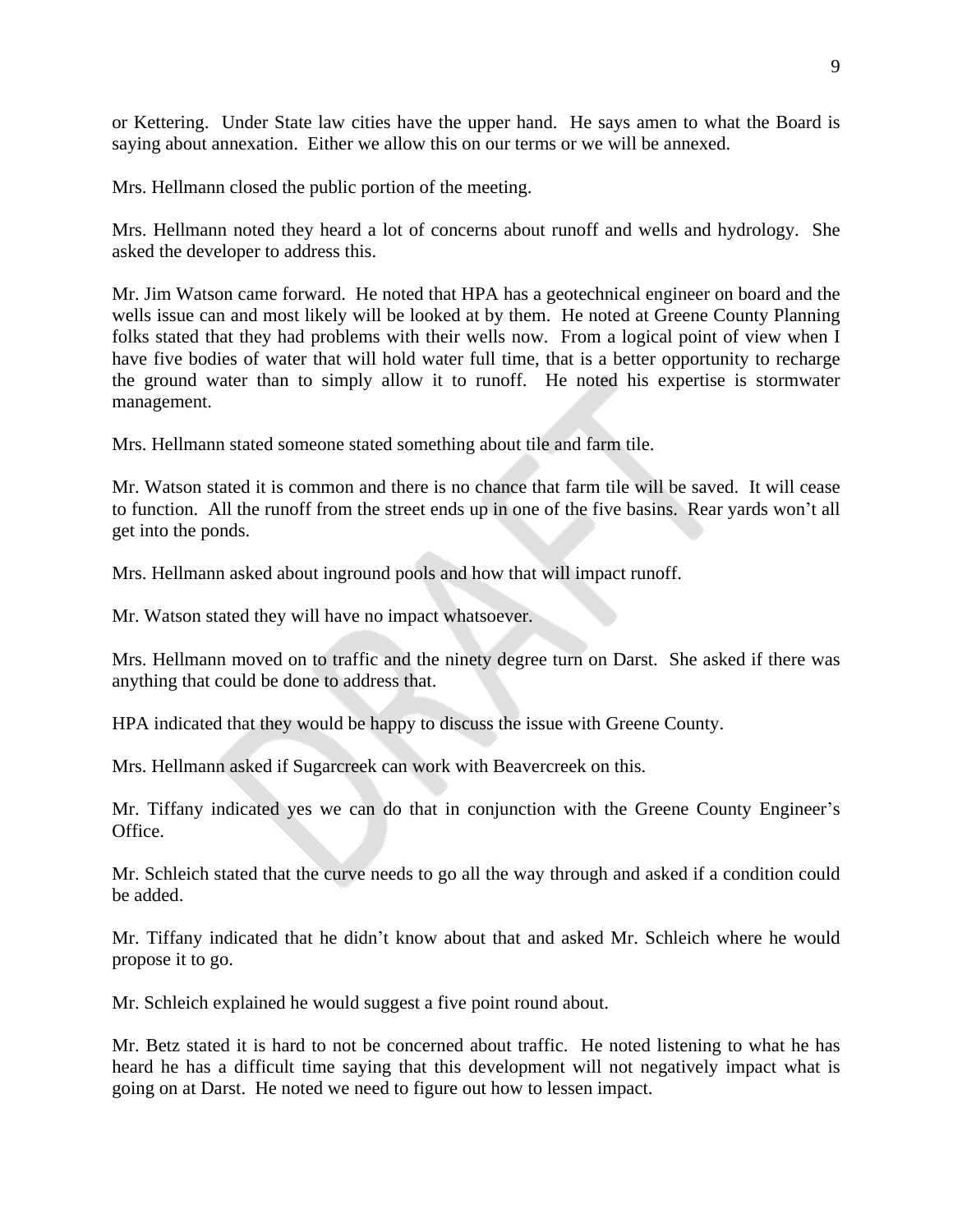Mr. Tiffany suggested a stop sign but that would be a taking of property.

Mr. Betz stated he has a problem going forward without the results of a traffic study. It has to address the concern with the curve on Darst. He stated he feels if we approve this it will make it worse.

Mr. Parlin stated staff has prepared a report with recommended conditions that a traffic impact study be performed and scoped by the GCEO and the developer must make the improvements identified in that study.

Mr. Schleich stated part of the problem is conditions now aren't great; this will just add to the problem.

Mr. Tiffany stated a developer doesn't have an obligation to fix an existing problem.

Mr. Betz stated that a developer also cannot make it worse.

Mr. Tiffany stated that the TIS will evaluate that. That has to be borne out with the TIS.

Mr. Betz stated he feels that TIS needs to extend past Sunbeam.

Mr. Montgomery stated, from a legal standpoint, for them to be required to go outside jurisdictional boundaries, to address a pre-existing issue that's problematic. Certainly we are responsible for our impact within Sugarcreek Township, but requiring us to go outside of your jurisdiction is problematic.

Mr. Betz questioned that.

Discussion ensued on the developer's obligations to address already failing infrastructure.

Mr. Tiffany noted that this will be something to discuss once the TIS has been completed.

Ms. Moore asked about density. She notes that open space is kind of hidden. She asked if there is an opportunity to reduce the number of homes to open it up more.

Mr. Parlin indicated that they have worked tirelessly to fit into the Sugarcreek Township box. They feel good about this plan.

Ms. Moore asked for clarification about product type.

Mr. Parlin stated the patio homes will all be single-story. The others will be one and two-story.

Mrs. Hellmann asked if they could all be two-story.

Mr. Parlin indicated it would be surprising to see 127 two-story home but it is market driven and possible.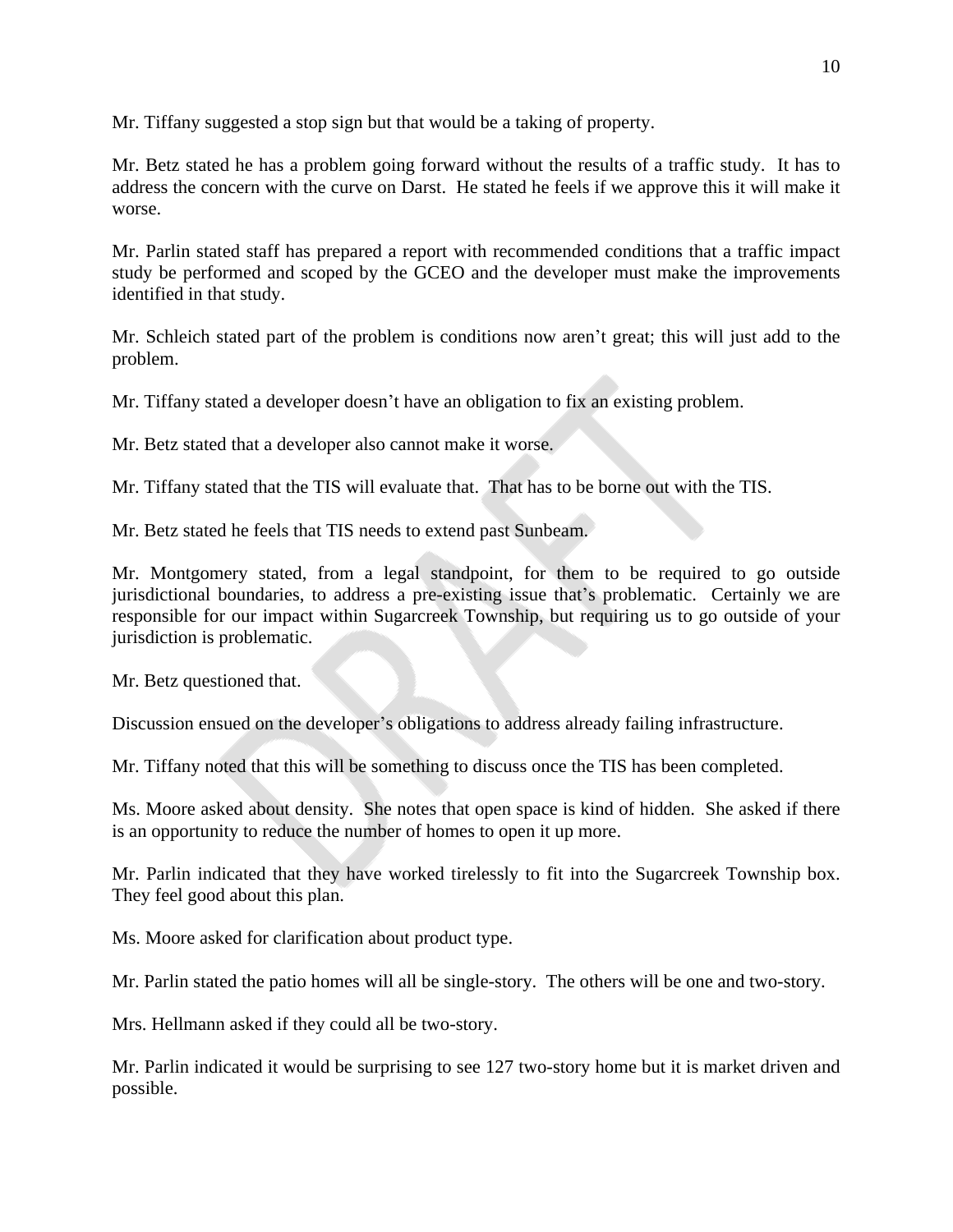Mrs. Hellmann asked where the developer has other projects.

Mr. Parlin stated Miami Township, Batavia Township, Indian Hill, City of Mason, and Deerfield Township. He indicated that the patio homes are an MI product that they would like to introduce to this market.

Mr. Schleich indicated that he is concerned about parking.

Mrs. Hellmann asked if the developer was open to having two entrances on Swigart and eliminating the entrance on Darst.

Mr. Parlin indicated that they were willing to look at it.

Discussion ensued on bringing Darst through the property as opposed to what is proposed.

Mr. Tiffany stated that a five point intersection does not work. And you would be extending a thoroughfare through their property. He indicated if you bring it to the church a light is needed and that is \$140,000. He stated it is a bad idea for the Zoning Commission to attempt to redesign this project.

Mr. Betz agreed. He noted that he needs to be made comfortable by way of a traffic impact study that a bad traffic situation isn't going to be made worse.

Mr. Parlin stated that the traffic impact study is going to determine what improvements are necessary. There is a county thoroughfare plan and the county has determined that the connection through this property is not desired. This connection has been slated to be eliminated. That decision is guiding our process. We got with the Engineer's Office early on to determine what they wanted to see; this plan is based on that input.

Mrs. Hellmann reiterated a concern with the curve.

Mrs. Tilford stated it may make more sense that we ask the County Engineer to coordinate with Beavercreek, instead of asking the developer to do that.

Mr. Baldino stated that we also need to encourage Beavercreek citizens to take their concerns with respect to their own infrastructure to their city officials. He sees that traffic is going to be evaluated in the traffic impact study that we are requiring and we are requiring coordination with the City of Beavercreek. He feels comfortable with that.

Mr. Parlin indicated he expects the traffic impact study to show what kind of turn lanes they need; very rarely are they required to address infrastructure surrounding the neighborhood. It's unusual that a development would have that kind of impact.

Mr. Betz indicated that the developer raised a good point. He noted a willingness to vote yes but with a real interest in the traffic study. He noted he really likes that plan. He thinks it is a creative plan. He indicated that he doesn't understand why the open space area along Swigart wasn't maintained across the patio homes too.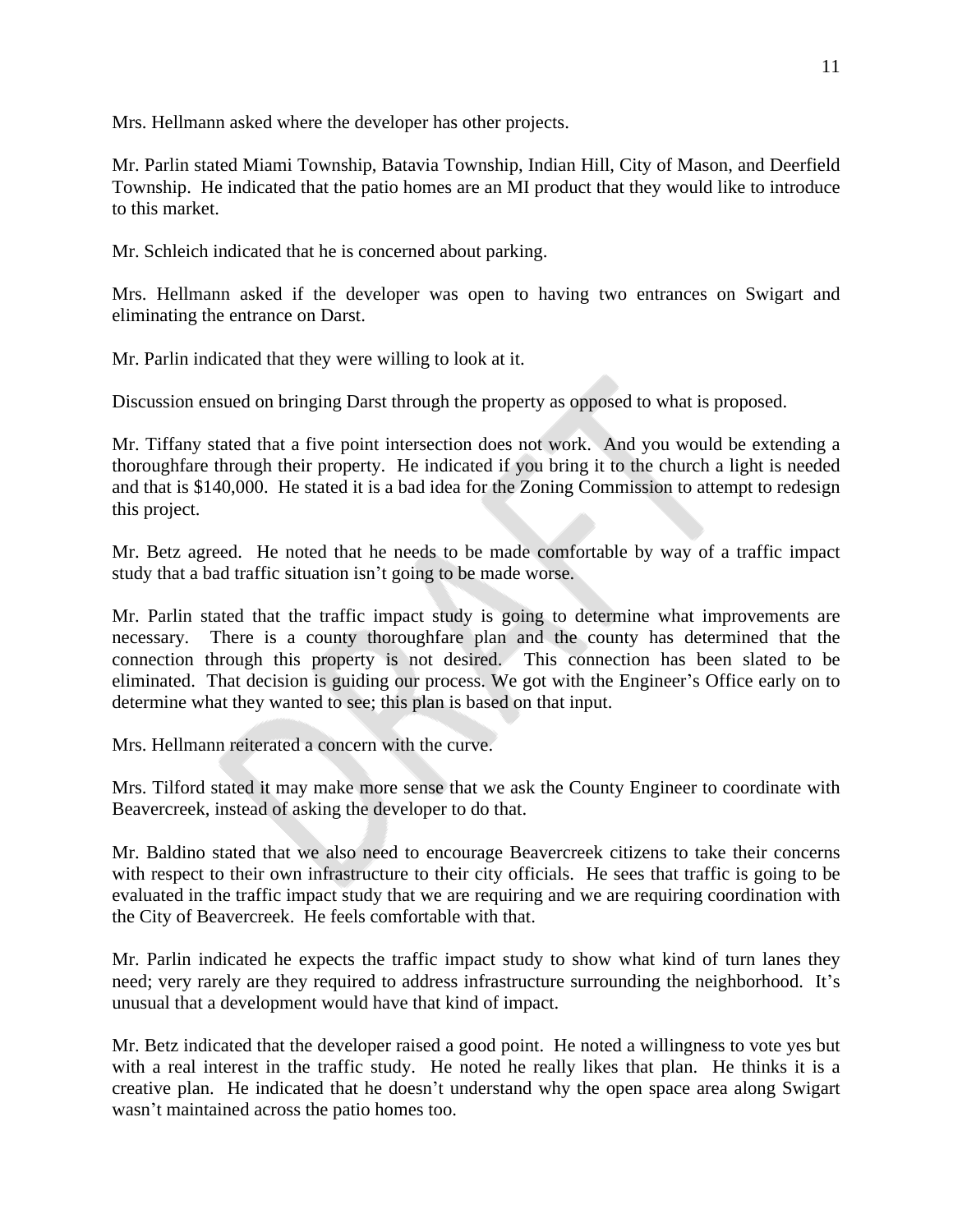Mr. Parlin stated when you are looking at those units you are looking at the front of the house. We did not find that offensive at all.

Mr. Betz reiterated that he really likes the buffer and would like it to be continued. He stated he would have encouraged a boulevard entrance.

Mrs. Tilford indicated it would be a boulevard entrance to lot 1.

Mr. Betz asked if the boulevard could be extended up and the corner lots turned.

Mr. Parlin indicated that they could.

Mrs. Hellmann asked about the Indian remains.

Mr. Tiffany went through the 1914 map and showed burials in the area, not mounds. He noted that the identified areas are south of the intersection, most likely on the church property. There is a creek and it would make more sense that it be there. We have no reason to believe there are burials on this property. We've talked to the developer and they are taking steps to make sure there is no impact.

Mr. Parlin stated that yes there are known grave site south of the property. They are engaging an expert just to make sure there is nothing on this property. They do not want to dig up any burial ground.

Mr. Betz stated we haven't really looked inside the property; we've talked a lot about the roadway.

Mr. Tiffany stated that the Park District does have plans to increase parking at Sweet Arrow Reserve.

Mr. Baldino asked for a review of conditions.

Mrs. Tilford stated that right now we have the installation of a boulevard at the Swigart entrance up to lot 2, with the orientation of lots 1 and 2 being changed to not access from the entry road as well as the GCEO shall coordinate with the City of Beavercreek on the scope of the traffic impact study.

Discussion ensued on patio homes lots 20, 21, 24, 25, 28, 29, 32 and 33.

Mr. Parlin stated they are designed as a pinwheel product; it would not work to just eliminate those lots.

Mr. Schleich indicated that he believes a study is necessary to determine no impact to wells.

Mrs. Tilford noted that legal counsel is advising that may not be an appropriate condition.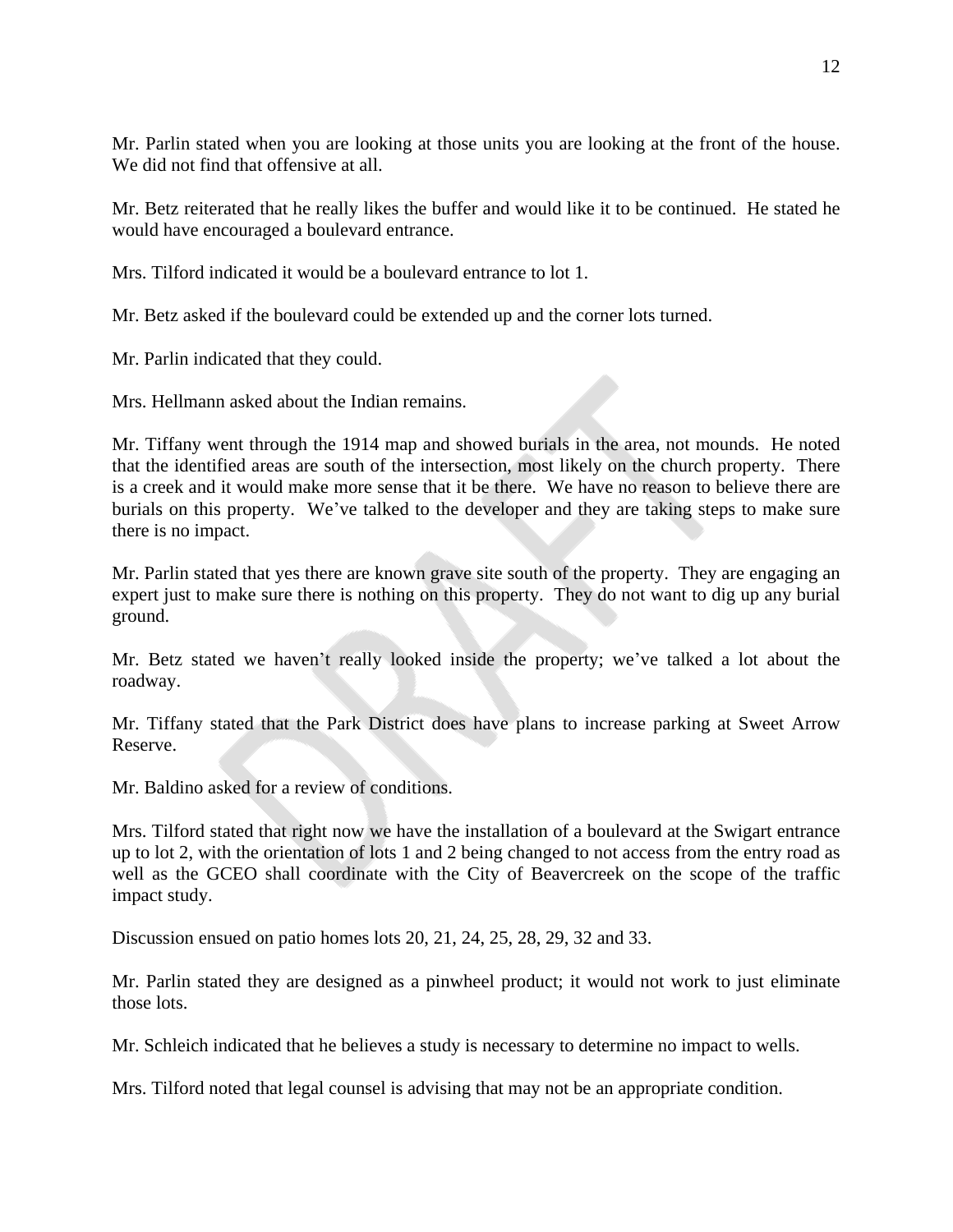Mr. Tiffany indicated that according to Mark Isaacson he doesn't anticipate that kind of impact.

Mrs. Tilford noted that he also noted that he is not a geologist. She noted that during her discussions with Mark Isaacson she did ask him if worst case scenario happened and all the wells along Land Drive ceased functioning upon development do those residents have any other options. She noted that he advised her to speak with Sanitary Engineering. She indicated that she did speak to Sanitary Engineering and they indicated that public water was accessible to Land Drive properties. She noted that she had not heard from any residents located along Sunbeam so she did not have the opportunity to speak to them about those properties too.

Mr. Tiffany noted he doesn't know if you can preclude development because there are wells on adjacent properties; you can't limit their ability to develop because it serves as an aquifer recharge area. He showed a map showing where the floodplain is noting that everything will still discharge the same way. We will still have 50-70% pervious area. He doesn't believe you can preclude development like that.

Mr. Baldino asked about stormwater runoff.

Mrs. Tilford went through the concerns of Soil and Water. At the end of the day, the developer has to follow the law.

Mr. Tiffany stated this will probably improve the conditions there.

Mrs. Tilford reviewed the conditions to include the installation of a boulevard at the Swigart entrance up to lot 2, with the orientation of lots 1 and 2 being changed to not access from the entry road as well as the GCEO shall coordinate with the City of Beavercreek on the scope of the traffic impact study.

Mr. Baldino noted that they still do not have consensus on the patio homes lots 20, 21, 24, 25, 28, 29, 32 and 33.

Mrs. Hellmann stated she and Denise like it how it is.

Mr. Tiffany suggested that a poll be taken.

Mr. Baldino asked Mr. Parlin for his input.

Mr. Parlin stated he doesn't want to reduce the number of patio homes; he believes these will be unique and successful. He would rather work collectively on what that area's buffering will look like than to just change from patio homes to single-family homes as was suggested.

Mr. Betz stated he would want to look out of his house into a mound.

Mr. Baldino stated he prefers to see the front of the patio home than a backyard.

Mr. Schleich and Mr. Baldino stated that they like the plan the way that it is.